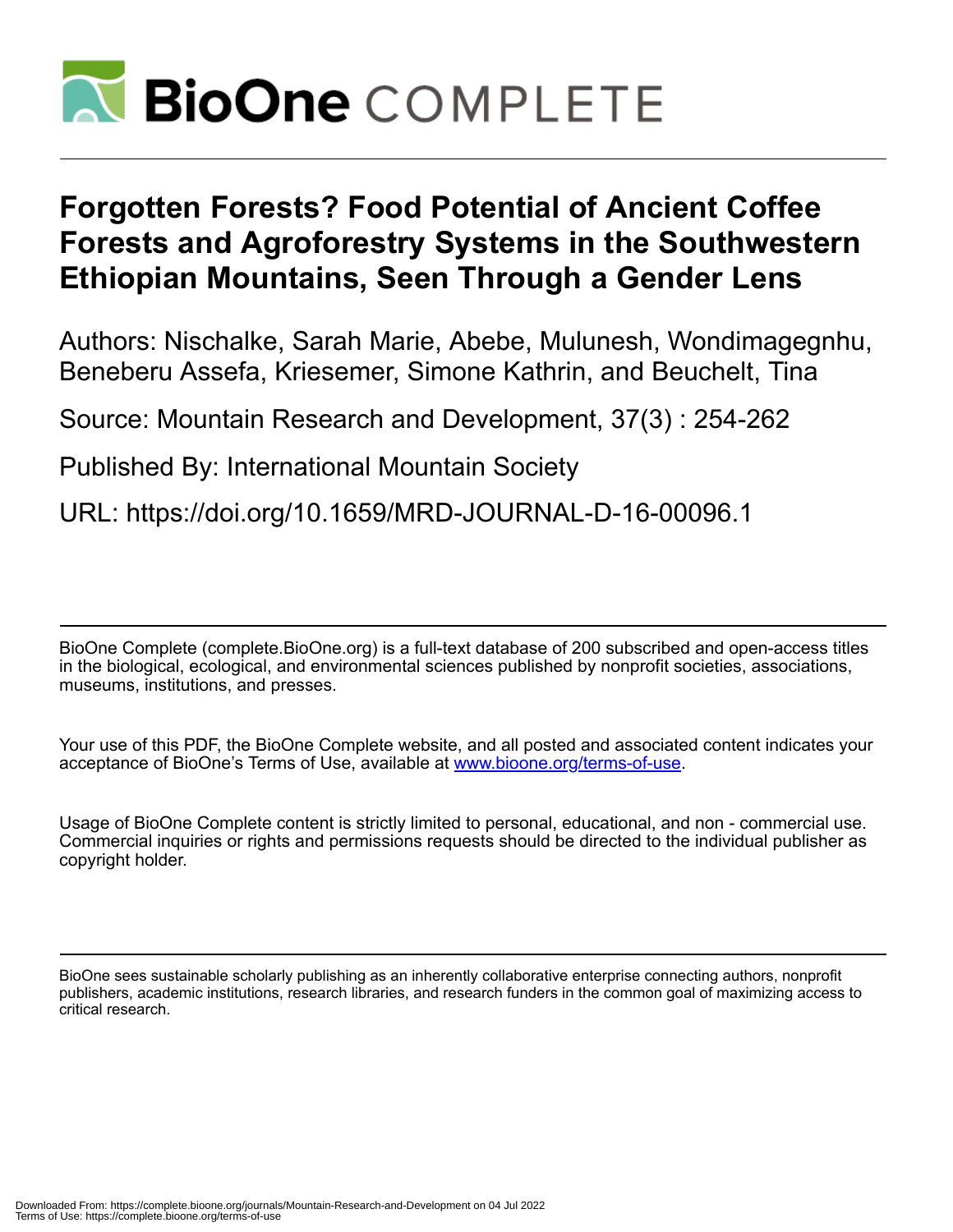#### Mountain Research and Development (MRD)

An international, peer-reviewed open access journal published by the International Mountain Society (IMS) www.mrd-journal.org

# Forgotten Forests? Food Potential of Ancient Coffee Forests and Agroforestry Systems in the Southwestern Ethiopian Mountains, Seen Through a Gender Lens

Sarah Marie Nischalke<sup>1</sup>\*, Mulunesh Abebe<sup>2</sup>, Beneberu Assefa Wondimagegnhu<sup>2</sup>, Simone Kathrin Kriesemer<sup>3</sup>, and Tina **Beuchelt** 

- Corresponding author: [snischal@uni-bonn.de](mailto:snischal@uni-bonn.de)
- $^{\text{1}}$  Center for Development Research, Walter-Flex-Strasse 3, 53113 Bonn, Germany
- FANRPAN, 141 Cresswell Street, Weavind Park, 0184, Pretoria, South Africa
- <sup>3</sup> Horticulture Competence Centre, Campus Klein-Altendorf 2, 53359 Rheinbach, Germany

 $\circ$  2017 Nischalke et al. This open access article is licensed under a Creative Commons Attribution 4.0 International License [\(http://](http://creativecommons.org/licenses/by/4.0/) [creativecommons.org/licenses/by/4.0/\)](http://creativecommons.org/licenses/by/4.0/). Please credit the authors and the full source.



Forests play an important role in the provision of food and livelihoods across the globe. Thus, forest protection contributes to a diverse set of Sustainable Development Goals. The Yayu Coffee Forest

Biosphere Reserve in the southwestern Ethiopian mountains (elevation 1100–2300 m above sea level) hosts an ancient coffee forest with high biodiversity and a large nutritional potential. It is managed in zones, and smallholder farmers can still use forest resources in the buffer and transitional zones in a sustainable manner. The forest is rarely used as a food source, although a large majority of the population in this area suffers from micronutrient deficiencies. This article investigates whether sustainable use of forest resources can contribute to the achievement of different Sustainable Development Goals by looking, through a gender lens, at which forest ecosystem services the community uses; traditional coffee farmers' perceptions of wild edible plants, agricultural territories, and labor divisions; and the constraining factors for forest

conservation and sustainable agroforestry on private forest plots. Data for this study were collected through ethnography, transect walks, a sex-disaggregated household survey ( $n =$ 334), 32 semistructured interviews, 40 focus groups, and 13 key stakeholder interviews. One reason for neglecting the forest as a food source is that forests are considered a male territory, while vegetable raising and nutrition are female responsibilities. In addition, the collection of wild foods is perceived as a last resort during a famine and as a practice of tribal groups. Because coffee production represents the traditional livelihood source, farmers accept the need to conserve the forest, which is necessary to achieve the Sustainable Development Goals. While it may have negative implications for food security, the absence of a tradition of collecting wild plants is positive news for forest conservation.

Keywords: Yayu Biosphere Reserve; biodiversity; non-timber forest products; forests as a food source; agroforestry; indigenous vegetables; gender; coffee; Sustainable Development Goals; Agenda 2030.

Peer-reviewed: March 2017 Accepted: June 2017

## **Introduction**

Across the globe, forests play an important role not only as part of the terrestrial ecosystem but also in terms of their immense potential to contribute to nutrition and livelihoods (Wunder et al 2014). The socioeconomic role of forests goes far beyond the market value of timber or the use value of firewood. Forests also provide communities in the global South with non-timber forest products (NTFPs) such as wild fruits and vegetables, medicinal plants, honey, birds, and cash crops (coffee and spices), which can have a similar monetary value as agricultural crops (Angelsen et al 2014). There is a

tendency for men to utilize the forest more for cash and women for consumption; both poor and wealthy people rely heavily on the forest (Sunderland et al 2014). From a conservation perspective, the forest as a livelihood source only has limited potential for poverty alleviation and economic development, but makes a vital contribution to sustainable development (Wunder et al 2014).

Ethiopia, described as the water tower of Africa, has some of the most extensive forest resources on the continent, covering 3,651,935 ha or 3.56% of the area of the country (FAO 2014). Ethiopia is facing rapid deforestation and habitat destruction, estimated at 1.25% per year (FAO 2014), mostly due to human activities, such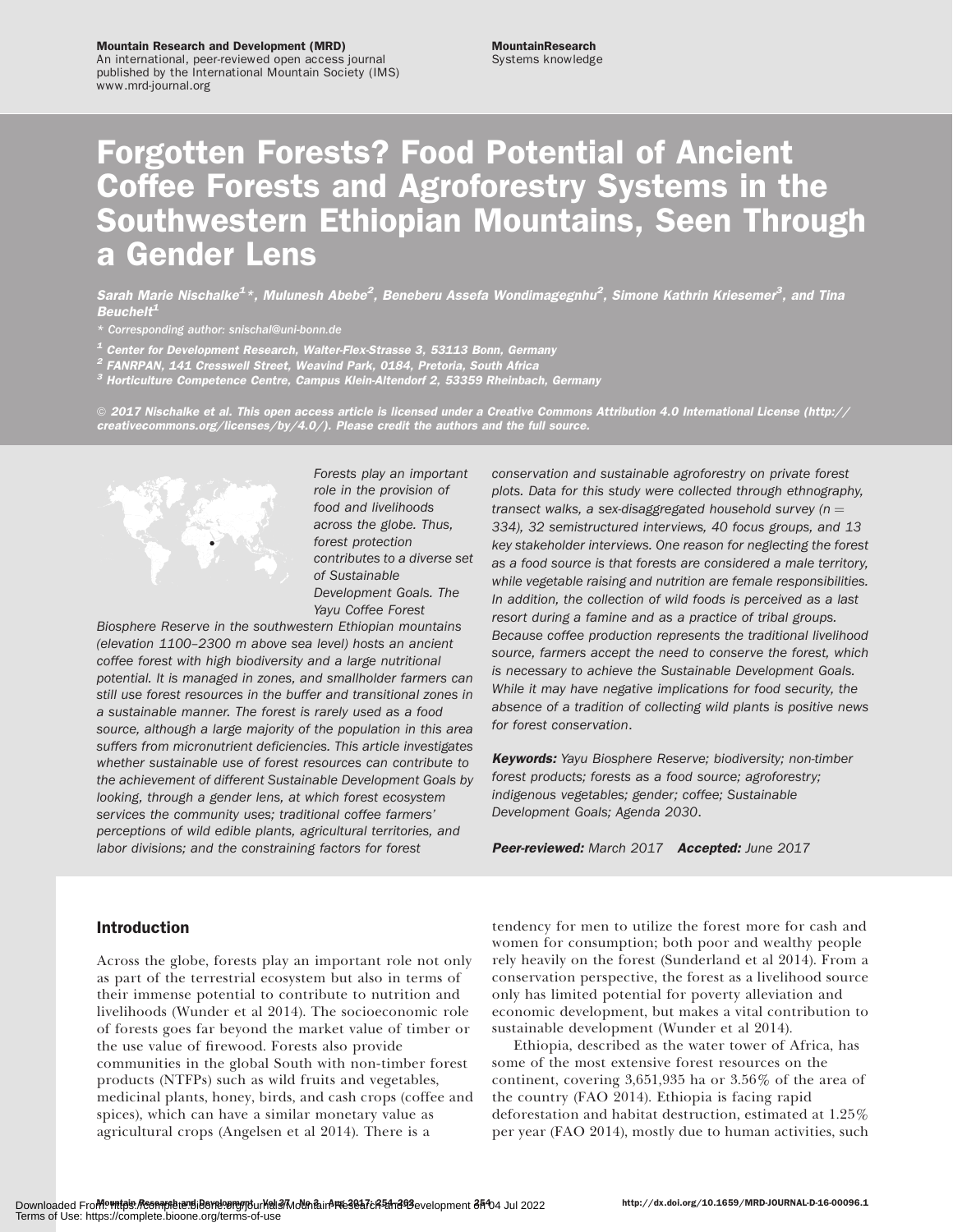as agriculture (shifting cultivation and large-scale intensification), and a higher demand for construction material, fuelwood, fodder, and charcoal as well as for land for settlements and pastures, fueled by high population growth (Woldemariam and Teketay 2001; Moges et al 2010). Most of the remaining forest resources are in the southwestern part of the country, including 60% in Oromia State, where the research for this article was conducted. Yet wild foods are rarely collected from the forest, even though the region suffers from micronutrient deficiencies and low diet diversity (Central Statistical Agency 2012; Hirvonen et al 2015).

Due to the presence of the Yayu Coffee Forest Biosphere Reserve, this mountain ecosystem has been well studied with regard to flora and fauna (Woldemariam 2003; Woldegeorgis and Wube 2012), forest conservation and management (Moll and Zander 2013; Worku 2015), and the development of coffee genetic resources (Senbeta 2006; Krishnan 2013). Researchers in this region have not, however, studied the gender dimension of natural resource management, although this is vital for a detailed understanding of farming and livelihood systems (Verma 2001). There is a need to go beyond gender analysis and develop gender-transformative change approaches in order to advance gender equality and to create sustainable environments so that both men and women in mountain communities can enjoy development benefits (Molden et al 2014). Other topics that have not been explored by scientists for this region are the role that agroforestry can play to conserve forest resources in the protected forest zone and the agricultural zone as well as the potential for growing indigenous vegetables on private forest lands around Yayu.

The objective of the study was to understand the gendered dimensions of natural resource use, territories of cultivation and resource collection, and perceptions of wild plants and their consequences for food security and forest conservation in Yayu, including opportunities and challenges to achieve the Sustainable Development Goals (SDGs). This article identifies the potential contribution of forest protection and sustainable use to the forestrelated SDGs (6.6 and 15) and to SDG 2 (nutrition) and SDG 5 (women's empowerment), contributions that go far beyond forests' ecosystem services.

### Sustainable Development Goals

Forests are not only locally important for NTFPs and ecosystem services they also have regional and international significance through their watershed protection functions, such as soil retention and water infiltration. They are rich in biodiversity, and as carbon sinks they are highly relevant to climate change mitigation. The Yayu Biosphere Reserve is part of the Nile River catchment area (Woldemariam et al 2009), within which the forest plays this important role. The waterrelated SDGs (United Nations General Assembly 2015) are highly linked to forest and its conservation, for example, Target 6.6—''By 2020, protect and restore water-related ecosystems, including mountains, forests, wetlands, rivers, aquifers and lakes''. Protecting such resources will also sustain Ethiopia's special role on the African continent as one of its most important water sources, which plays a crucial role in climate change protection (Swain 1997).

Effective zoning and management of forest reserves, including promoting farmers' support for the protection of forest resources, contribute to forest conservation (Lindenmayer and Franklin 2002) and through that to achieving not only SDG 6.6 but also SDG 15.1 (and 15.4, see below)—''by 2020 ensuring the conservation, restoration and sustainable use of terrestrial and inland freshwater ecosystems and their services, in particular forests, wetlands, mountains and drylands'' (United Nations General Assembly 2015). This is measured by assessing the area of forest under sustainable forest management as a percentage of total forest area (Brack 2014). At the same time, sustainable management would be a major contribution to SDG 15.4, which aims to ensure ''by 2030 [. . .] the conservation of mountain ecosystems, including their biodiversity, to enhance their capacity to provide benefits which are essential for sustainable development'' (United Nations General Assembly 2015). However, as the detailed review by Ticktin (2004) showed, NTFP use needs to be managed in a way that takes into account the reproductive characteristics of local species; otherwise, it can have harmful consequences—as in case of the Kangchenjunga landscape in the Himalayas (Uprety et al 2016), where excessive use of medicinal and edible plants became a major threat to conservation and biodiversity. Despite some progress in estimating the ecological impact of NTFP harvesting, a central challenge remains the lack of data and standardized methods of estimation. One recent analysis (Solomon 2016) was optimistic about the potential positive effects of NTFP use on conservation, especially if it is an integral part of community development.

A gendered perspective on the protection and use of forest resources will support the achievement pf not only forest-related SDGs but also other SDGs. NTFPs play an important role in both men's and women's livelihoods and consumption. Due to their reproductive role, women tend to be focused on nutrition and family and often prefer to spend income on health and education. Therefore, in places where women collect NTFPs (especially those of high value), additional income is likely to have positive effects on the well-being of families. At the same time, this means that protecting the forest contributes to SDG 2 (ending hunger, achieving food security, and improving nutrition) and SDG 5 (achieving gender equality and empowering women and girls).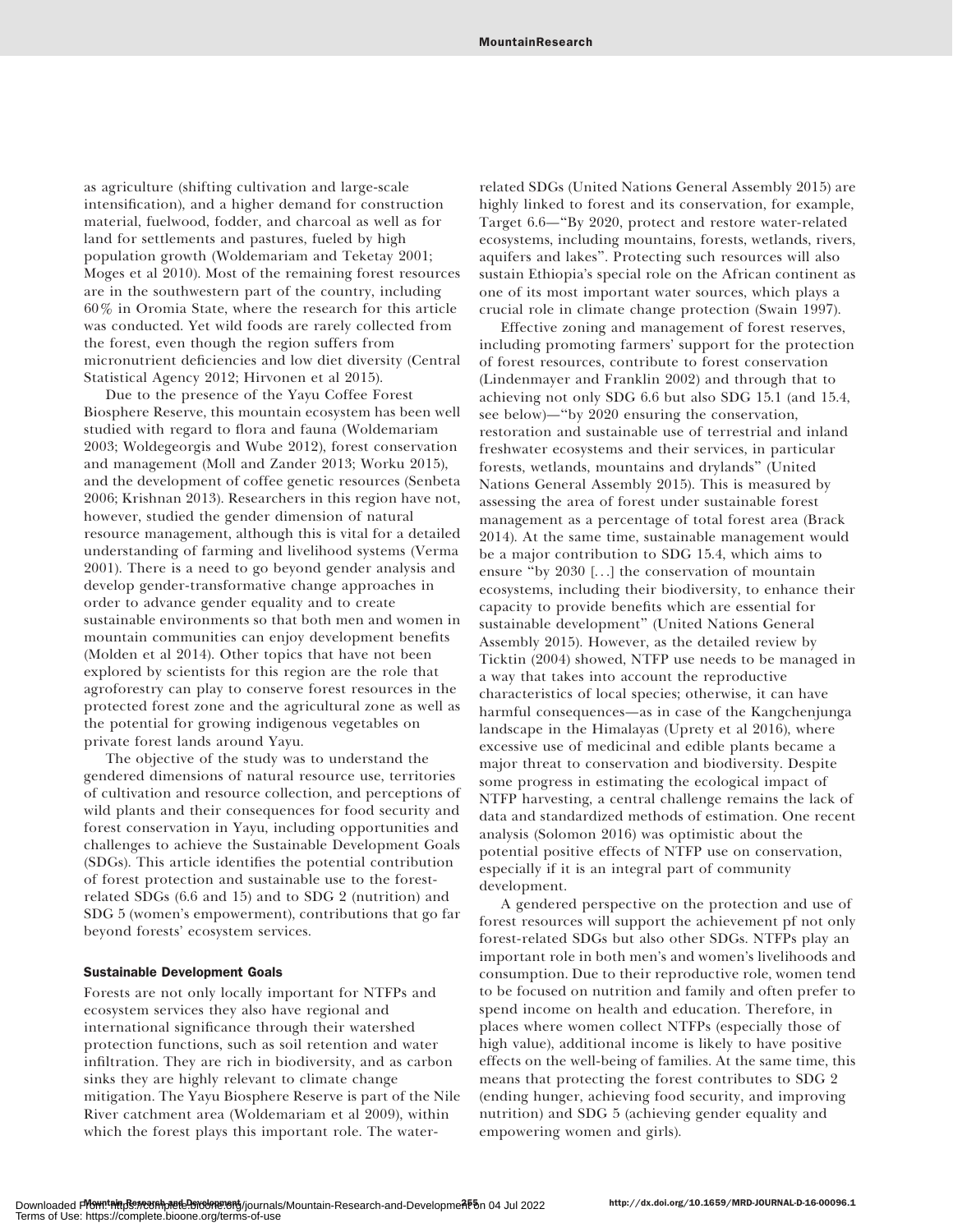The current Growth and Transformation Plan of the Ethiopian government (National Planning Commission 2016), like the previous plan (which ended in 2015), is said to be the trailblazer in sub-Saharam Africa with regard to incorporating global development goals in national action plans (Accorsi et al 2010). Major achievements in gender equality in education, food security, and child mortality were made in the past decade, which is good news for the communities in the region. The Growth and Transformation Plan sets goals for forest development, protection, and utilization, but implementation has been slow. The SDGs provide a good chance for Ethiopia to rethink its policies that affect the use of forests and mountain ecosystems. More research is needed on ways to ensure sustainable management of forests and halt deforestation, at least in such vital regions as the biosphere reserve, in order to reduce the loss of natural habitats and biodiversity and to counterbalance the unprecedented land degradation and loss of arable land (Million and Leykun 2001).

#### Research questions and hypothesis

As part of its contribution to the investigation of how forests can be managed more sustainably, this study was guided by the following 4 questions:

- 1. Which functions does the forest fulfill with regard to peoples' livelihoods?
- 2. What are men's and women's perceptions of wild plants, and what prevents people from using them as a food source?
- 3. How do gender roles, labor division, and workloads affect the collection and consumption of wild foods?
- 4. What is the potential for reviving indigenous species in agroforestry systems to support better nutrition?

We hypothesized that edible plants and other forest food resources are neglected because forest land in the research area is gendered and almost entirely men's territory, whereas nutrition and horticulture are women's tasks, so that the nutritional value of the forest is not exploited despite substantial knowledge, especially by men, of edible plants. Areas such as the Yayu Biosphere Reserve have an exceptional status and play an important role as trailblazers for conservation of forest resources and mountain ecosystems in Ethiopia.

## Study site and methods

### Study site

The Yayu Coffee Forest Biosphere Reserve (8°0'42" to 8°44′23″ N and 35°20′31″ to 36°18′20″ E) is located at elevations between 1100 and 2337 m above sea level. The reserve is part of an Afromontane biodiversity hot spot (Mittermeier et al 2011), a distinct eco-region that can be characterized as montane rainforest. It is part of a

woodland belt that surrounds the highlands of Ethiopia and Eritrea. The Yayu forest can be categorized into undisturbed natural forest, managed semi–coffee forest systems (coffee is of wild origin but understory vegetation is reduced), and old secondary forest, which together host 100 endemic plant, bird, and mammal species, 44 threatened species, and the largest wild population of Coffea arabica in the world (Woldemariam et al 2009), which is the most important understory crop (Senbeta 2006). Parts of the Yayu coffee forest were declared a National Forest Priority Area and gene reserve in 1998, and the whole zone was declared a United Nations Educational, Scientific and Cultural Organization (UNESCO) biosphere reserve in 2010. Today, the reserve encompasses 167,021 ha of forest (UNESCO 2010) and aims to conserve coffee genetic resources and overall biodiversity. The reserve is managed in zones, so that smallholder farmers can still use forest resources sustainably (Figure 1). The core zone encompasses 27,733 ha of undisturbed natural forest; the buffer zone 21,552 ha of mostly semi–coffee forest, where restricted use of forest resources is allowed; and the transitional zone, which covers 117,736 ha of agricultural land, plantations, grasslands, wetlands, managed coffee forests, and settlements.

About 154,300 permanent residents live in the Biosphere, of whom the majority depend on agriculture for their livelihoods (UNESCO 2010). Farmers in the transitional zone own and cultivate land and are free to use it as they like. Many of them also own patches of private coffee forest in the transitional zone and have been assigned patches in the buffer zone. Biodiversity is highest in the core zone, as the whole forest there remains untouched, whereas in the buffer zone, wild coffee plants are managed by community members, who are allowed to harvest coffee, spices, wild vegetables, fruit, and honey and to collect firewood. Many male farmers have secretly removed 30–50% in the buffer zone of the understory vegetation, which is prohibited because of the negative effects on floristic composition and diversity (Senbeta 2006).

### Forest governance and management in the study area

Since the mid-1990s, participatory forest management has been practiced in Ethiopia (Siraj et al 2016) and in the biosphere reserve. These practices are closely observed by local authorities. A staff member of the Oromia Forest and Wildlife Enterprise (a government forestmanagement institution) expressed doubts about the genuine engagement and ecological interest of officials in the districts around the Yayu forest (oral communication, Metu, Ethiopia, 19 April 2016), saying that they pursued their personal interests in exploiting the buffer-zone forest resources. This study found that there is no systematic procedure for issuing land certificates in the transitional zone. In 1 district in the study area, farmers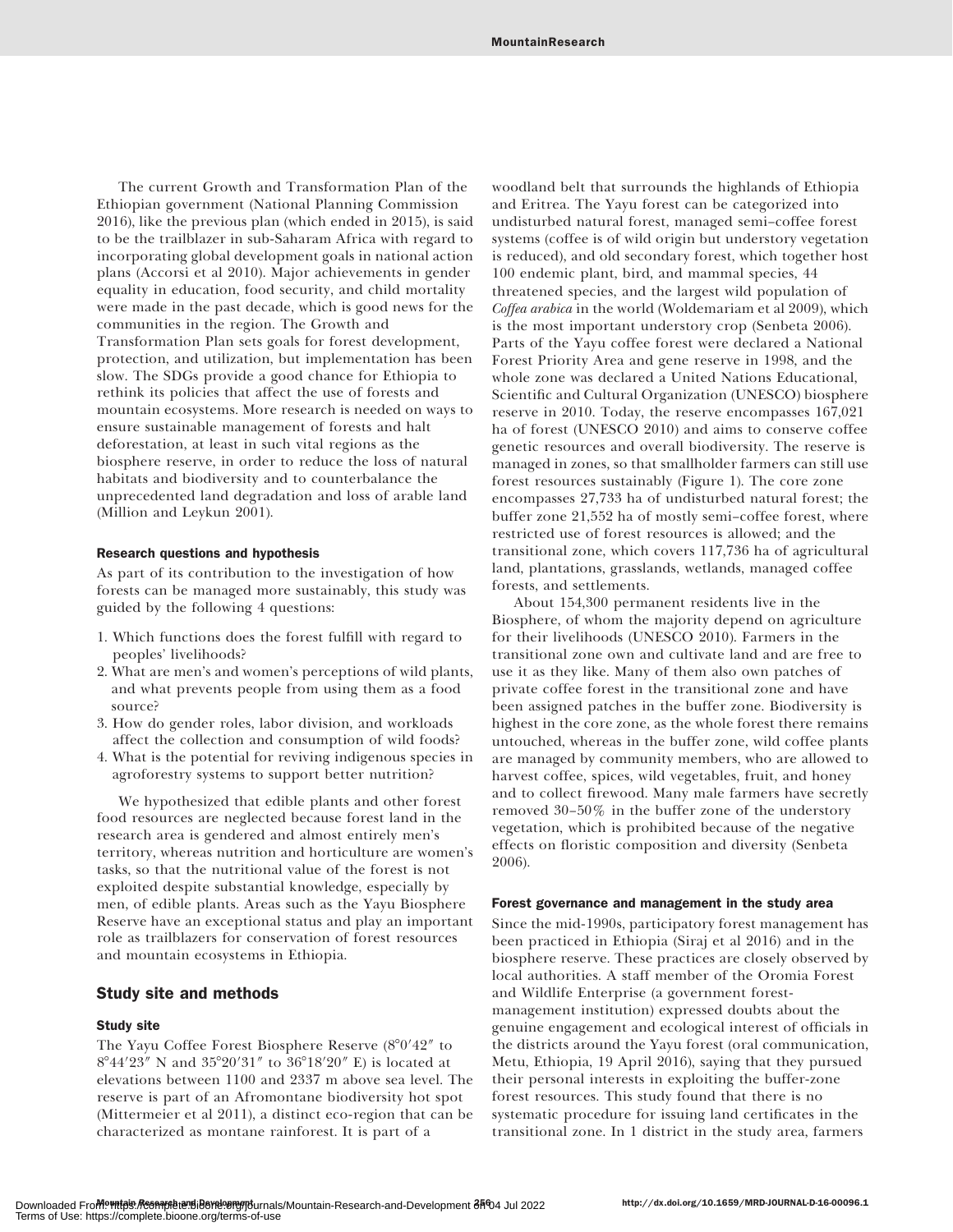



had land certificates for their cropland that also included coffee forest land, but this was not delineated separately. In another district, farmers were not issued certificates for coffee land at all. In both cases, it is impossible for authorities to keep track of the size of the existing forest cover and how land is used. This is needed for control and strategizing as well as to pursue SDG 15 (which would require tracking annual change in forest area and land under cultivation). The lack of transparency in management in Yayu supports Ticktin's (2004) argument that management practices need to be designed and evaluated jointly by researchers, foresters, and local harvesters in order to be effective in the long run and on multiple ecological levels.

## Methods

Data were collected in 4 wards (kebeles) in the 2 districts (woredas) of Yayu and Hurumu in the transitional zone in Oromia State. All had access to the paved national

highway, which was under construction, and the area encompassed households at different distances to the road and to the biosphere buffer and core zones. We conducted participatory observation (Bernard 2002) to explore the community dynamics and gender relations and conducted transect walks to understand connections and distances between the transitional, buffer, and core zones. A gender-disaggregated survey was conducted of 334 households (interviewing female household heads in 71 female-headed households and both male and female household heads in 263 male-headed households); in addition, 40 gender-disaggregated focus group discussions, 32 in-depth interviews, and 13 key stakeholder interviews were conducted. A household was defined as consisting of 1 or more people, related or unrelated, who jointly produce or purchase food and who regularly take their food from the same kitchen. The household survey used a representative stratified sample, so that all zones (subdivisions of the kebeles) were covered.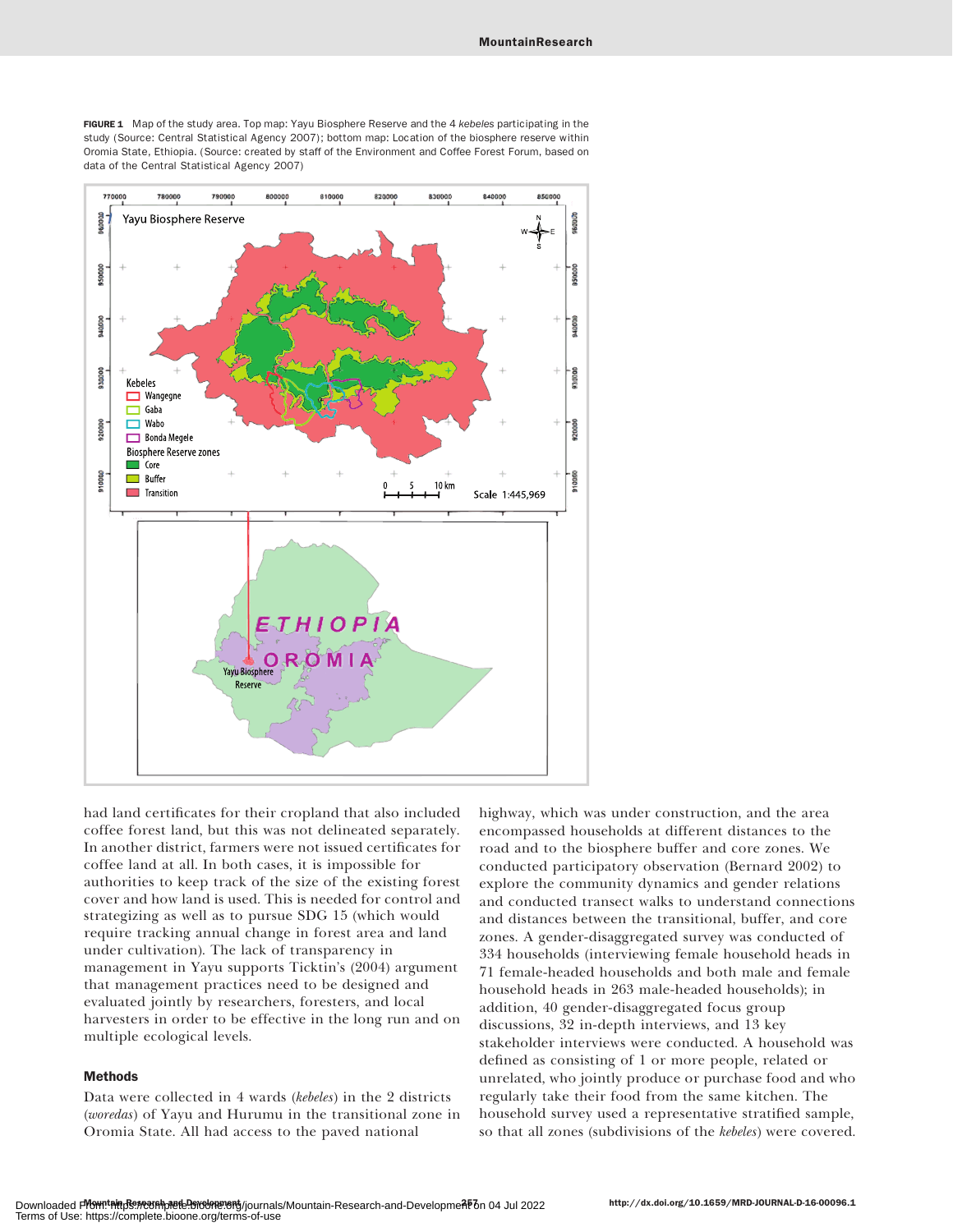The household survey contained a livelihood and farming system assessment as well as a dietary diversity score. Participants were asked about the frequency, timing, constraints, perceptions, and labor division of NTFP collection; their livelihood profiles and opportunities, including the role of forest vegetables and fruits; the main challenges to farming systems; financial, working, and social capital; farm and nonfarm assets; crop production and marketing potential for vegetables and fruits; their gendered perspectives on labor division in horticulture; overall farming and household systems; general gender roles and any changes in these; interest in trainings on agroforestry of wild vegetables and fruits; vegetable consumption habits; dietary diversity; and hunger periods.

Qualitative analysis was based on the Harvard gender framework (Rao et al 1991). Qualitative interviews were screened using structuring content analysis with encoding rules following Mayring (2000). For analysis of the survey data, only descriptive statistics were used.

In a participatory process involving men and women from the 4 study kebeles, crop species were selected for field trials that are currently being conducted as a followup to the part of the study reported on here. The field trials will explore the potential for stimulating the cultivation of indigenous African vegetables in agroforestry systems in the transitional zone. Selection criteria, which were identified jointly with male and female farmers, were minimal damage to coffee roots at harvest, ease of coffee harvest, canopy competition, tolerance to shade, and the calculated nutrition index of the vegetables. Based on the criteria, 10 crops were preselected by the research team. In the following step, male and female farmers separately selected their 4 favorite crops for field trials.

The research was supported by local translators with excellent Oromifa, Amharic, and English language skills, who enabled the authors to overcome the language barrier. Two Ethiopian postdoctoral students helped with cultural translation. The research was also supported by a local nongovernmental organization, the Environment and Coffee Forest Forum, which works on forest research, education, and conservation planning; Forum staff, who have excellent knowledge of the area, led the transect walks. Questions on forest use focused only on activities that are legal in the reserve (not on timber harvesting or hunting); people's knowledge of what was legal and illegal was quite detailed, but there is a chance that responses were biased.

## Research findings

## Forest contributions to livelihoods

The community in the biosphere reserve is proud of its coffee forest; as a male farmer (Wangene, age 47) said, ''we are a community of coffee cultivators.'' Coffee is an

important part of the cultural identity and the most important livelihood source for men. Of the households participating in the survey, 75% collect coffee from the buffer zone (where only collection is allowed), and 93% collect from their own private lands in the transitional zone (where cultivation is allowed). The income from coffee is used to buy grain, to make up losses in grain production, and to cover household expenses and investments. However, conservation restrictions, deteriorating coffee prices, and bad harvests due to erratic rains put a great deal of pressure on the male farmers, some of whom have shifted to other cash crops, such as khat and spices, which do not require shade trees and now threaten coffee and forest territory. The biggest conservation conflict is that farmers try to nurture new seedlings underneath ancient coffee trees and like to remove older trees in the buffer zone, where this is prohibited, to make space for young, more productive trees. As pointed out by Wunder et al (2014), such illegal techniques of coffee cultivation conflict with conservation goals and local regulations. Farmers seemed well aware of the landmarks that separated the transitional, buffer, and core zones, and of what they were allowed to do in each. Forest conservation plays an important role in their lives, as the coffee trees provide their most important livelihood. However, survival and income determine their decision making.

The second livelihood source from the forest is firewood (79% of participating households collect this from the buffer zone). Women walk up to 4 hours several times a week to collect firewood from the forest for cooking, whereas men primarily collect firewood for sale and transport it by donkey a few times a month.

Other NTFPs, including food products, are of minor importance for the community (Table 1). Irrespective of sex, 94% of survey participants stated that they did not collect any forest food products other than coffee. Only 6% of the households collected wild vegetables, fruits, medicinal plants, or honey or occasionally caught guinea fowl and partridges or collected their eggs. If spices (aromatic plants) are counted as food, the proportion of households rises to 38%, because men irregularly collect wild pepper (Piper umbellatum) and false cardamom (Aframomum corrorima). However, these are nutritionally insignificant.

Men are familiar with a few medicinal and aromatic plants, such as damakasi (Plectranthus sp.), which helps against colds, and makanisa (Croton macrostachyus), which is used to treat stomach problems. Of the small number of households that collect wild foods, a small minority of men collect medicinal plants from the forest, while women cultivate the 2 or 3 species that they need around the home garden. In the forest, it is mostly children who collect wild fruits, such as mango (Irvingia gabonensis) and physalis (Physalis peruviana L.), and women who collect wild green leafy vegetables, mostly in the lean period between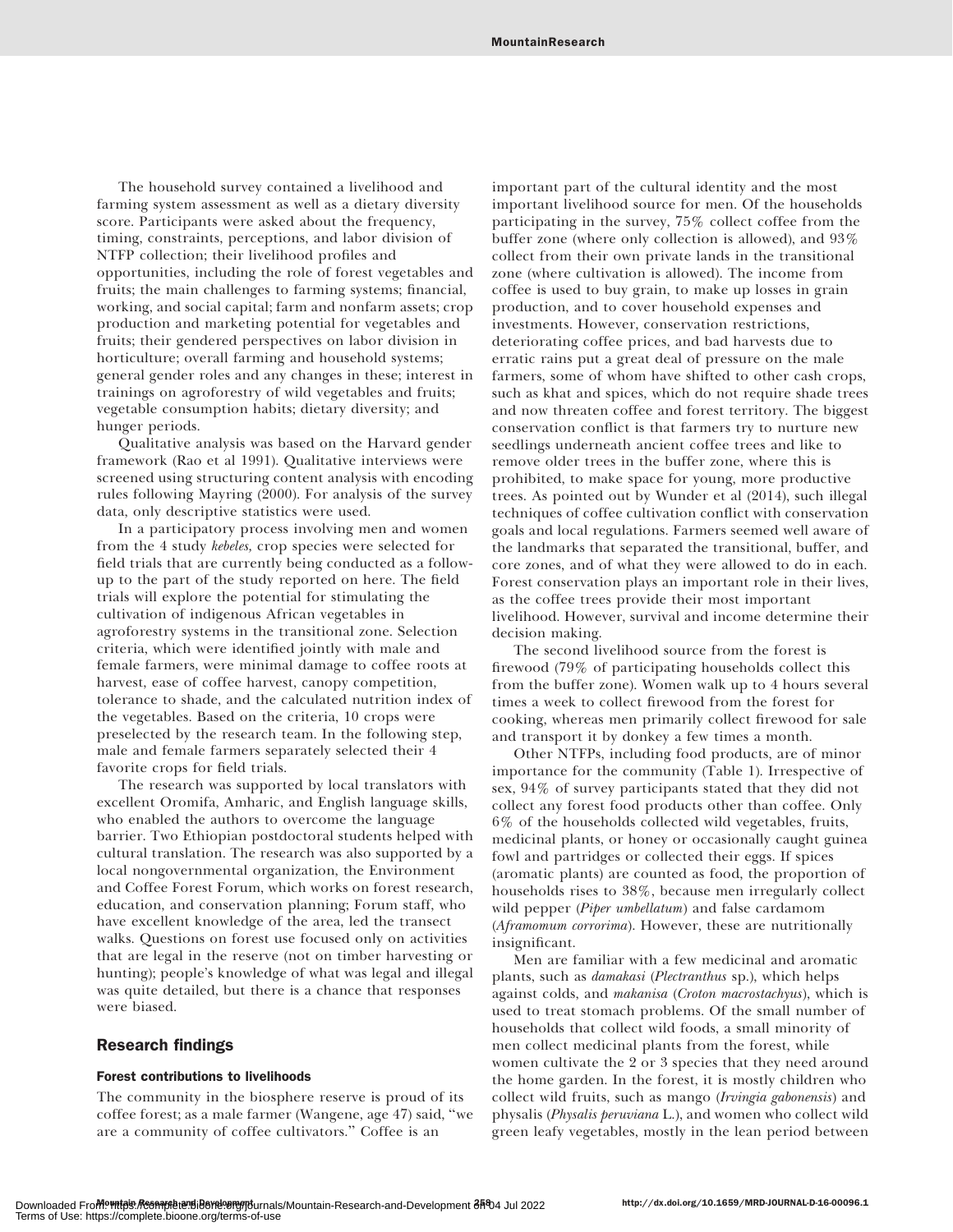| <b>Product</b>                     | <b>Households</b><br>collecting<br>product |              |              | Men   Women   Children | <b>Time period</b>                                   |
|------------------------------------|--------------------------------------------|--------------|--------------|------------------------|------------------------------------------------------|
| <b>Wild fruits</b>                 | 2%                                         |              | <b>XX</b>    | <b>XX</b>              | Mostly mango season (May)                            |
| <b>Wild vegetables</b>             | 4%                                         | $\mathsf{X}$ | <b>XXX</b>   |                        | Lean season for farmed vegetables<br>(October-April) |
| <b>Medicinal plants</b>            | 2%                                         | <b>XX</b>    | $\mathsf{x}$ |                        | Rainy season (June-August)                           |
| <b>Wild honey</b>                  | $1\%$                                      | $\mathsf{x}$ |              |                        | All year                                             |
| <b>Wild birds</b>                  | $1\%$                                      | $\mathsf{x}$ |              |                        | September                                            |
| <b>Aromatic plants</b><br>(spices) | 28%                                        | <b>XXX</b>   | $\mathsf{X}$ |                        | All year                                             |
| <b>Wild coffee</b>                 | 75%                                        | <b>XXX</b>   | <b>XX</b>    |                        | Coffee harvest season (November)                     |
| <b>Firewood</b>                    | 79%                                        | $\mathsf{X}$ | <b>XXX</b>   |                        | All year                                             |
| No forest foods                    | 62%                                        |              |              |                        |                                                      |

#### TABLE 1 Use of non-timber forest products from the buffer zone.

Note: xxx, very often collect; xx, often collect; x, sometimes collect; –, never collect.

October and April, when fresh vegetables and fruits are not available from the home gardens. Among survey participants, only households with irrigation (12% of male-headed and 2% of female-headed households) can grow vegetables during the off season. Male and female respondents without access to irrigation reported that they had to buy vegetables and fruit from the market during the off season, which reduced their frequency and diversity of consumption from daily to once or twice a week, limited mostly to a vegetable side dish consisting of chilies and a single vegetable, such as Ethiopian kale or beetroot. In poorer households, the traditional staple food, injera (fermented bread), is then only eaten with shiro wat (a sauce made of dried lentil powder), so that diet diversity is low.

### Men's and women's perceptions of forest food products

A group of 6 men in a focus group discussion in Bondo Megela (19 April 2016) agreed that ''there is nothing edible in the forest,'' a point of view that was shared by around one-third of the households in the survey. One female farmer (age 38) in Gaba kebele explained further that ''nutrition needs to come from our own land, crop fields, and cultivation, and not from the forest.'' Another woman from the same location (age 41) added, ''I prefer to feed my family what I grow in the garden. It is not comparable to forest vegetables. The former generations collected more from the forest. Now we lack knowledge and interest. Only the black tribes still collect forest food.''

The status of the male farmers depends heavily on staple and cash crops because these determine most of the household income, whereas income from vegetable cultivation only pays for everyday needs. Women consider a man to be respectable if he produces a good coffee harvest and high-quality staples that can be exchanged for teff (traditional Ethiopian grain) and enables the family to send its children to school. From the harvest and resulting income, women believe they need to be able to nurture their families. Other reasons for not collecting wild foods in the forests were lack of knowledge, dislike of the taste, and distance (Table 2). Several farmers also reported a lack of abundance due to wildlife: ''[The amount is] not comparable to a cultivated vegetable, and what is available is eaten by monkeys'' (female farmer, Gaba, age 45).

Among female-headed households (21% of the sample), only 1 woman collected wild fruit from the forest; the others were unable due to time constraints and lack of knowledge. Men's overall knowledge of edible plants (especially fruits and medicinal and aromatic plants) and birds was better than women's; older women had deeper knowledge than younger women, while younger and older men had equal knowledge levels. Only in a few households could the lack of knowledge be explained by the fact that they had recently moved to Yayu from the northern and

TABLE 2 Reasons for not using edible forest products.

I

| <b>Reason</b>                     | <b>Men</b> | <b>Women</b> |
|-----------------------------------|------------|--------------|
| <b>Lack of knowledge</b>          | 47%        | 42%          |
| Nothing edible in the forest      | 28%        | 17%          |
| <b>Distance</b>                   | 12%        | 16%          |
| <b>Taste</b>                      | 9%         | 17%          |
| <b>Time constraints</b>           | 2%         | 7%           |
| <b>Products eaten by wildlife</b> | 2%         | $1\%$        |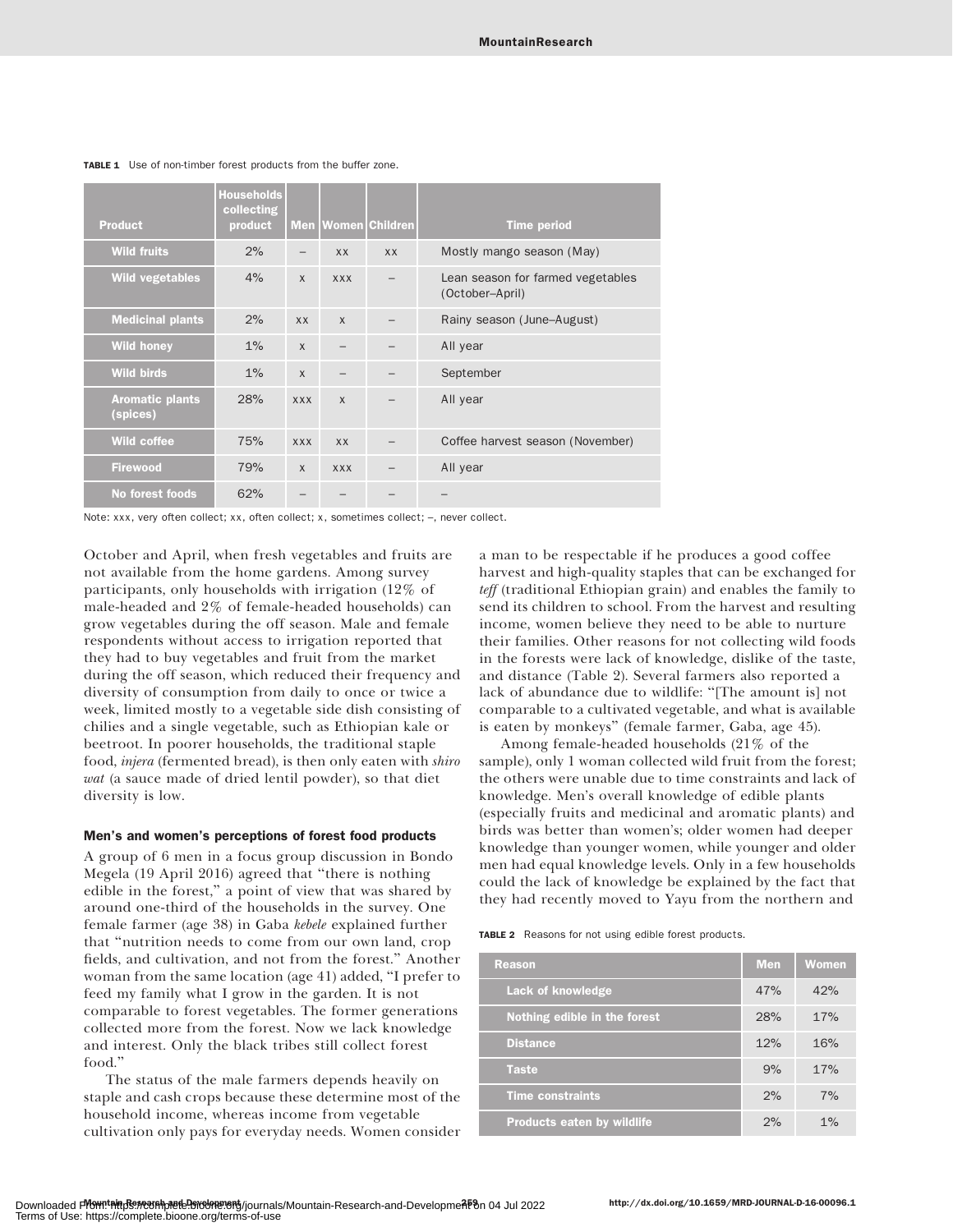central highlands (mostly the Amhara region). Collecting plants from the wild is associated with famine and severe hunger as well as with tribal hunter-gatherer groups from southern Ethiopia (described according to their linguistic origin as omotik). The research results show that knowledge does not depend on the distance between house and coffee forest plot or on whether households have assigned plots in the buffer-zone coffee forest.

#### Gendered territories, roles, and labor

Responsibility for different agricultural cultivation and use areas in the study site was divided by gender, with women primarily responsible for the home gardens and fruit trees and men for the forest and crop fields. This does not mean that men and women never enter each other's areas. The cultural values of the Oromo community rely heavily on conventions and pride (Gella and Tadele 2014), which includes clear gender roles. Women are expected to be involved in agricultural cultivation and to take care of children and household tasks, which include collecting water and firewood, mostly from coffee forests.

Vegetable cultivation is controlled by women, and the home garden, close to the house, is perceived by both sexes as women's territory. Plowing, a male task, is a cultural taboo for women. Men prepare the land for vegetable cultivation, build and maintain fences, and prune the fruit trees. They also harvest high trees and heavy banana bunches. Female-headed households need support from neighbors or laborers to do the plowing. A few women had learned to plow, and they were perceived by the community as strong and progressive. However, an unmarried woman (age 47) stated that ''Men do not encourage us to do it. They assume that they are the only ones entitled to do it.'' Women also take care of the whole cycle of horticultural production—planting, maintenance, weeding, harvesting, and selling—sometimes assisted by male and female children. In the coffee forest, the situation is the reverse. Women are frequent visitors in the forest because they collect firewood for cooking 2 to 3 times a week (Figure 2).

During the coffee harvest, from November onward, the whole family usually works in the coffee forest, often assisted by female wage laborers. However, maintenance and control of the coffee forests is considered a male responsibility. Men take care of the seedlings and trees, clear the shrubs, harvest the trees, and sell the coffee. Labor during the coffee harvest is divided, with men mostly harvesting from the trees and women collecting the cherries from the ground. Whereas in other places in the world women are the primary collectors of wild food from the forest, in this location, on the rare occasions when the forest is exploited as a food source, it is by men and women alike.

FIGURE 2 Women collecting firewood from the buffer zone coffee forest, Bondo Megela, Yayu. (Photo by Nischalke, ZEF 2015)



Gender roles in this community are very traditional; women are responsible for food preparation and decide what is cooked and how it is prepared. Nutrition remains a woman's responsibility. This arrangement is reinforced by the fact that health extension agents work mostly with women, so that women's knowledge of nutrition is much more advanced than men's. Women describe themselves as heavily overburdened with work and cultural responsibilities, working up to 18 hours per day, compared with 8–10 hours for men (this was confirmed in interviews with men). Several women stated that they would not be able to collect anything other than firewood from the forest. Interest in and capacity for training are limited; as 1 woman (Gaba, age 37) said, ''We are sitting in trainings, thinking of the household chores that need to be done at home.''

## Potential for reviving indigenous species in agroforestry systems

The tremendous biodiversity of the forest was not reflected in study participants' diets; they had relatively low diet diversity and low frequency of fruit and vegetable consumption. Woldemariam (2003) conducted a species inventory of the Yayu Biosphere Reserve across the 3 zones and identified 220 plant species, of which 84 are edible and widely available in the reserve; a large number are highly nutritious, especially the indigenous green leafy vegetables (Yang and Keding 2009; Kamga et al 2013). Out of 32 plants that were selected by a local botanist as edible and known in the community, the women in the focus group discussions recognized between 3 and 10, whereas men recognized between 7 and 16. Men stated more frequently than women that they knew a plant but thought it was not edible, while women stated more often that they did not know the plant.

Study participants also participated in the selection of 10 species for field trials intended to revive indigenous African vegetables that grow wild in the forest but can be cultivated: cowpea (Vigna unguiculata [L.] Walp.) for leaf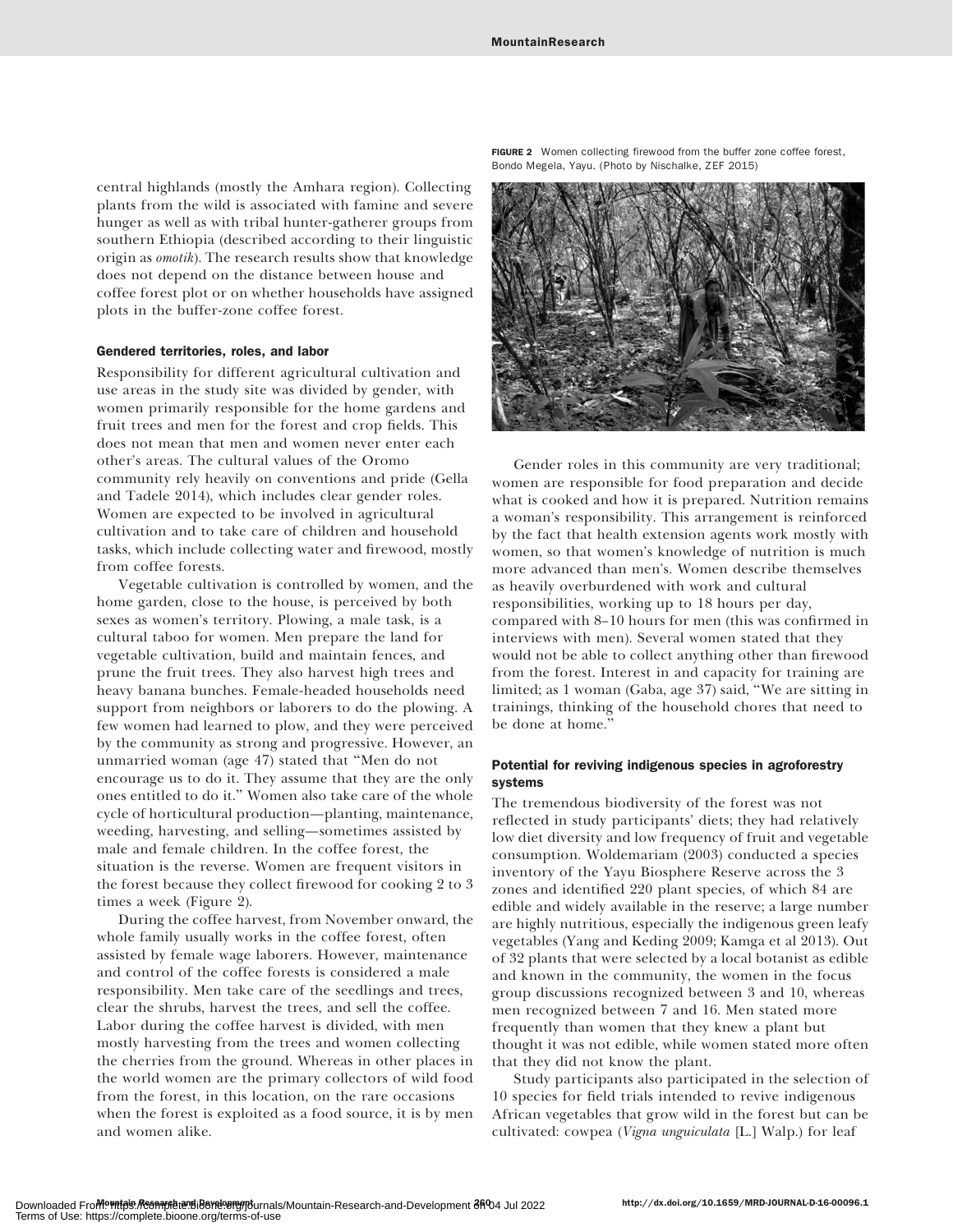and seed production, amaranths (Amaranthus sp.), African nightshade (Solanum anguivi), Ethiopian kale (Brassica carinata), spider plant (Cleome gynandra L.), jute mallow (Corchorus olitorius L.), physalis (P. peruviana L.), asparagus (Asparagus officinalis L.), pigeon pea (Cajanus cajan [L.] Millsp.), and cucurbits (Cucurbita sp.) for leaf production. Male and female farmers alike preferred to try out on their private fields the species that were most familiar to them: Ethiopian kale, cowpea, cucurbits, pigeon pea, and amaranths. While discussing indigenous crops in focus groups, men and women considered wild vegetables to be animal fodder, weeds, or inedible, and men in particular considered wild fruit, such as physalis, to be children's food of minor importance. The selected species were used in on-farm and community trials in all 4 communities and promoted through cooking demonstrations in the hope that a small local market would develop.

Results of the in-depth interviews and focus group discussions suggest that there is little enthusiasm for agricultural innovation among farmers in the biosphere reserve. Farmers depend heavily on extension agents for progressive ideas and rarely exchange knowledge among themselves. In particular, the overburdened women, the vegetable cultivators, showed limited interest in tasting or testing any vegetable they did not already know. The men, for whom the introduction of a new crop or practice would not create additional work, were more open to letting the women experiment, hoping it would bring in additional cash. One conclusion that can be drawn from the study is that interest in indigenous cultivable forest foods first needs to be raised through field demonstrations, trials, and cooking events. Local markets need to be gradually established, starting at the village-to-village level. Willingness to change practices is limited. Farmers were concerned about wildlife damage to vegetables in coffee forests, negative effects on coffee trees and their root systems and potentially deteriorating coffee yields, and low performance of vegetables under shade. For women, the most convincing argument in favor of agroforestry was its potential to reduce their workload, for example, through

## multipurpose crops (eg inter-row planting of staple crops and green leafy vegetables can eliminate weeding).

## **Conclusions**

Although the buffer zone of the biosphere reserve has high biodiversity, it is negligible as a food source because local residents only use it as a livelihood and fuel source. The forest's potential as a food source has been forgotten, a process reinforced by the gendered division of territory and labor responsibilities. Women, who have little spare time, go to the forest frequently, but cultural aspects weigh more heavily (as described previously). Traditionally, wild plant collection has a low status in this community and belongs to a time when famines were more common, farmers were not able to produce sufficient food on their own land, and the sedentary lifestyle was not perceived as ideal. Status in the community is gained through successful agricultural cultivation, which means that the land nurtures the family and enables people to afford a good life. The forest can contribute as a livelihood source and a source of products that can generate cash to buy food, but it cannot be a food source itself. Nevertheless, from a conservation perspective this is a big advantage.

At a time when young people in many countries of the Global South have little interest in agriculture and difficulty accessing scarce cultivable land, forest conservation stands at a crossroads. What is needed to protect forest resources and achieve the forest-related SDGs is the provision of alternative livelihoods—either by intensifying the agroforestry system by integrating vegetable crops, which is only feasible on a small scale, or outside of the forest. If livelihoods are less precarious, pressure on forest resources diminishes. To achieve the SDGs, it will not be enough to protect the most valuable and productive eco-regions but the important role of forests as vital habitats for millions of species and a source of clean air and water needs to be targeted.

#### ACKNOWLEDGMENTS

This study was conducted as part of the project NutriHAF—Diversifying Agriculture for Balanced Nutrition through Fruit and Vegetables in Multi-storey Cropping Systems. The authors of this article thank all farmers for sharing their life experiences with them. Special thanks go to the field assistants and

#### REFERENCES

Accorsi S, Bilal NK, Farese P, Racalbuto V. 2010. Countdown to 2015: Comparing progress towards the achievement of the health Millennium Development Goals in Ethiopia and other Sub-Saharan African countries. Transactions of the Royal Society of Tropical Medicine and Hygiene 104(5):336– 342.

Angelsen A, Jagger P, Babigumira R, Belcher B, Hogarth N, Bauch S, Börner J, Smith-Hall C, Wunder S. 2014. Environmental income and rural livelihoods: A global comparative analysis. World Development 64:12–28.

T. Gonfa from the Environment and Coffee Forest Forum for his field coordination support. This work was financially supported by the German Federal Ministry of Food and Agriculture based on a decision by the Parliament of the Federal Republic of Germany.

Bernard RH. 2002. Research Methods in Anthropology: Qualitative and Quantitative Methods. 3rd ed. Walnut Creek, CA: AltaMira Press. Brack D. 2014. Sustainable Development Goals and Forests: A Summary of UN Open Working Group Debates and Country Reflections. London: International Institute for Environment and Development.

Central Statistical Agency of Ethiopia. 2012. Ethiopia Demographic and Health Survey 2011. Addis Ababa, Ethiopia, and Calverton, MD: Central Statistical Agency and ICF International.

FAO [Food and Agriculture Organization of the United Nations]. 2014. Global Forest Resources Assessment 2015—Country Report Ethiopia. Rome, Italy: FAO.